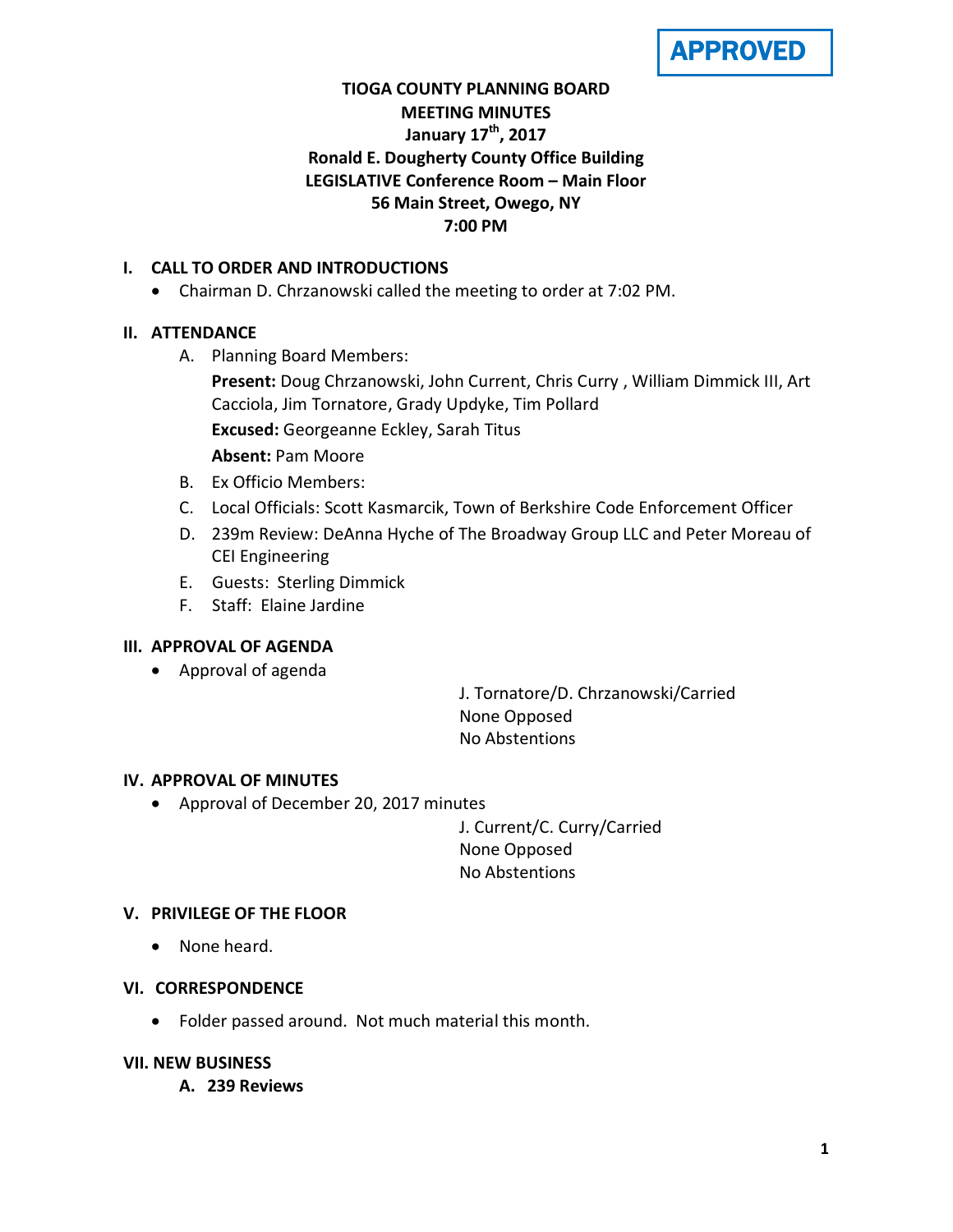## **1. County Case 2018-001: Town of Nichols, Rezonings, Smith and Austin**

The applicants are requesting to rezone their entire properties located at NYS Route 17 Exit 62 WB up to the Susquehanna River from the current Agricultural-Residential (A-R) to Business-Agricultural-Residential (B-A-R). The Austin property is 7.3 acres and the Smith property is 2 acres.

The purpose of the rezoning is that there have been businesses operating out of compliance on these properties for a very long time. G&I manufactured home sales operates on the Smith property, and there is an equipment dealer operating on the southern portion of the Austin property.

While these two properties are both located within FEMA's Special Flood Hazard Area 1% annual chance of flood, a representative of NYS DEC's Bureau of Flood Protection and Dam Safety has informed the Town of Nichols Code Enforcement Officer that these uses which are temporary in nature do not pose a problem structurally. They just need to have Floodplain Development Certificates on file, and also be routinely monitored to confirm the temporary nature of the businesses.

Staff recommends approval of the rezonings.

**Q.T. Pollard –** These properties have not obtained a variance? **A. E. Jardine** – No, they both are a non-conforming use due to the fact that they existed before the zoning code was adopted in 1993. The current Code Enforcement Officer correctly wants to bring them into zoning compliance with these rezonings.

#### **Motion to recommend approval of the Rezonings:**

| J. Current/T. Pollard/Carried |   |
|-------------------------------|---|
| Yes                           | 8 |
| Nο                            | ŋ |
| <b>Abstention</b>             | n |

# **2. County Case 2018-002: Town of Berkshire, Site Plan Review, The Broadway Group, LLC Dollar General**

The applicant is requesting site plan review approval to construct a 9,100 square foot general retail commercial store on the newly subdivided 2-acre parcel. There will be one driveway for ingress and egress and 30 parking spaces provided. There will be one 25-foot light pole, small lighting wall packs on the building, one interior-lit wall sign and one-interior-lit pylon sign, with the bottom of the sign to be 15 feet above grade, located in the northeast corner of the lot.

Hours of operation are set at 7:00 AM to 10:00 PM daily. There are expected to be 10 – 12 employees all together. Vehicle trips generated are expected to be around 16 in morning and evening peak times each, with an estimated six in the remaining hours of the day, totaling nearly 100 customer vehicle trips per day. Additionally, there is one truck delivery per week expected.

The applicant has done their due diligence to ensure this site is suitable for the general commercial use. It will benefit the Berkshire community to have a commercial establishment nearby in which to purchase staple of life goods and that generates sales tax.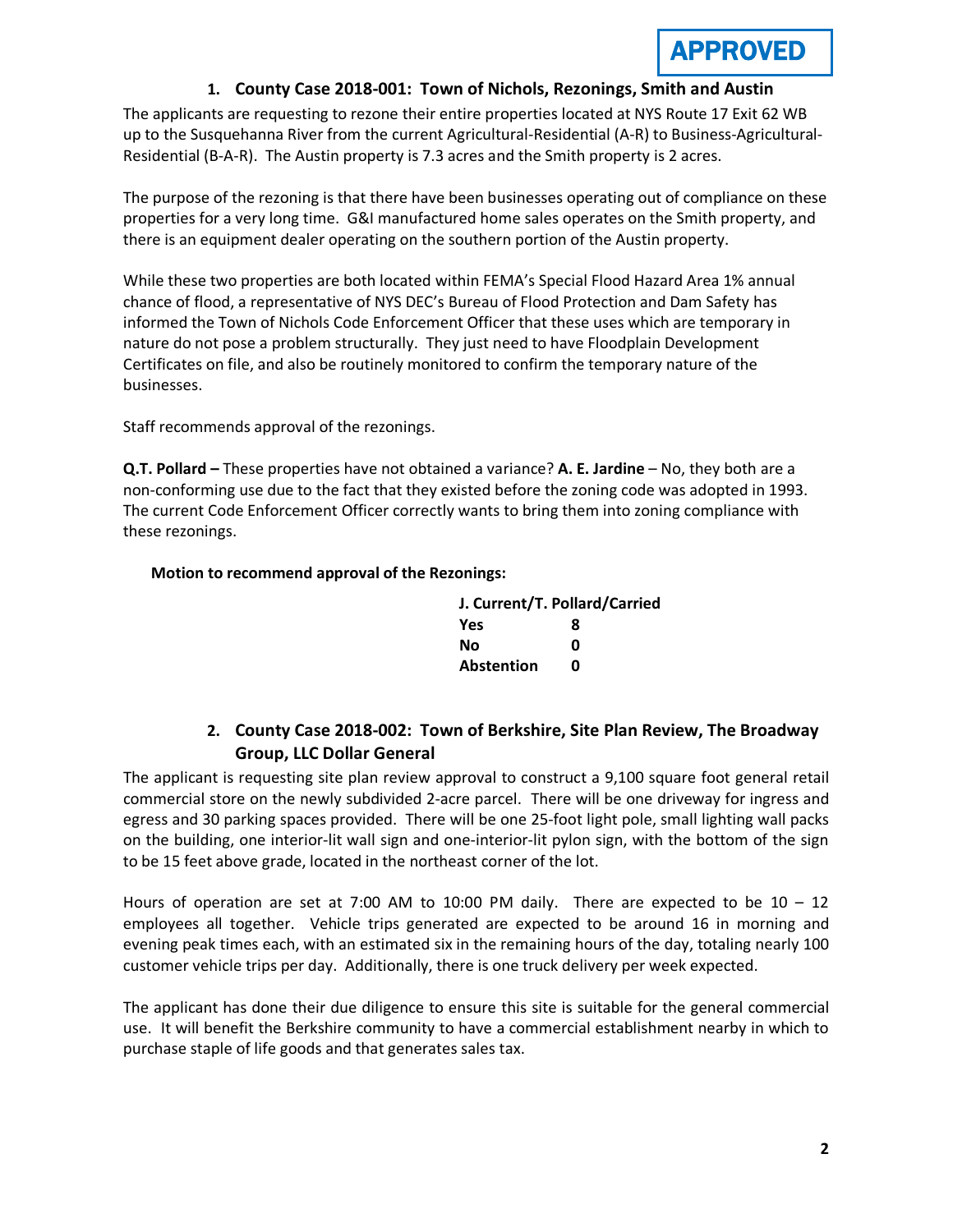Staff has referred this case to both the NYS DOT Region 9 Site Plan Review Committee and the Tioga County Health Department. The applicant has submitted a SWPPP for stormwater management to NYS DEC, who has issued an acceptance.

Staff recommends approval of the site plan review.

**Q. J. Tornatore –** Trucks will have enough room to maneuver on the side where the loading docks are located? **A. P. Moreau** – Yes, we use a 53 foot tractor trailer model during design so we know there is sufficient area.

**Q. D. Chrazanowski –** How deep is the underground stormwater holding tank? **A. P. Moreau** – The top is at three feet down to six feet at the bottom. It is a perforated chamber system.

**Q. T. Pollard –** Will the stormwater be directed to the NYS DOT underground pipe which goes across the road? **A. D. Hyche** – The drainage is split in the parcel into northern and southern directions. **P. Moreau** - It will not connect to the NYS DOT system.

**Q. D Chrzanowski –** Have these chamber systems been tested in the Northeast US? I have concerns about freezing, capacity of holding tank, and sand/plowing plugging the perforations of the tank system. **A. P. Moreau** – We use these systems with a good success rate in Minnesota, which has even colder temperatures and more snow. There will be two inlets at the curbline with sump pumps that will be vacuumed two times per year. The capacity of the chamber system is 7,300 cubic feet, whereas NYS DEC requires only 2,600 cubic feet of holding capacity. **D. Chrzanowski** – You may want to consider moving those inlets back two feet from curbline so they don't' get plugged with snow, ice and road salt.

**Q. T. Pollard –** Was the stormwater system sized and designed to handle runoff from the hillside behind this site? **P. Moreau** – No, but there will be drainage swales on either side (north and south) of the property to divert runoff away from the building. Water will then flow to the NYS DOT highway ditch.

**Q. D. Chrazanowski –** Will the exterior lighting be downward directed? **A. D. Hyche** – Yes, the light on the pole will be LED and downward directed at the parking lot only. All exterior lights will timed to go off one hour after closing each day.

**Motion to recommend approval of the comprehensive plan adoption:**

| W. Dimmick/J. Current/ Carried |   |
|--------------------------------|---|
| Yes                            | 8 |
| No                             | ŋ |
| <b>Abstention</b>              | ŋ |

**B. Officers' Oath of Office** – E. Jardine distributed forms to the officers of Chair (D. Chrzanowski) and Vice-Chair (W. Dimmick) and asked them to go before a notary when signing and submit at next meeting. She will do the same with the Secretary (P. Moore) at or before the next meeting as she was not in attendance.

# **III. REPORTS**

- A. Local Bits and Pieces
	- **1. Town of Candor A. Cacciola** 
		- The five-member Board of Appeals was established last year.
		- Due to this, the seven-member planning board was reduced to five members.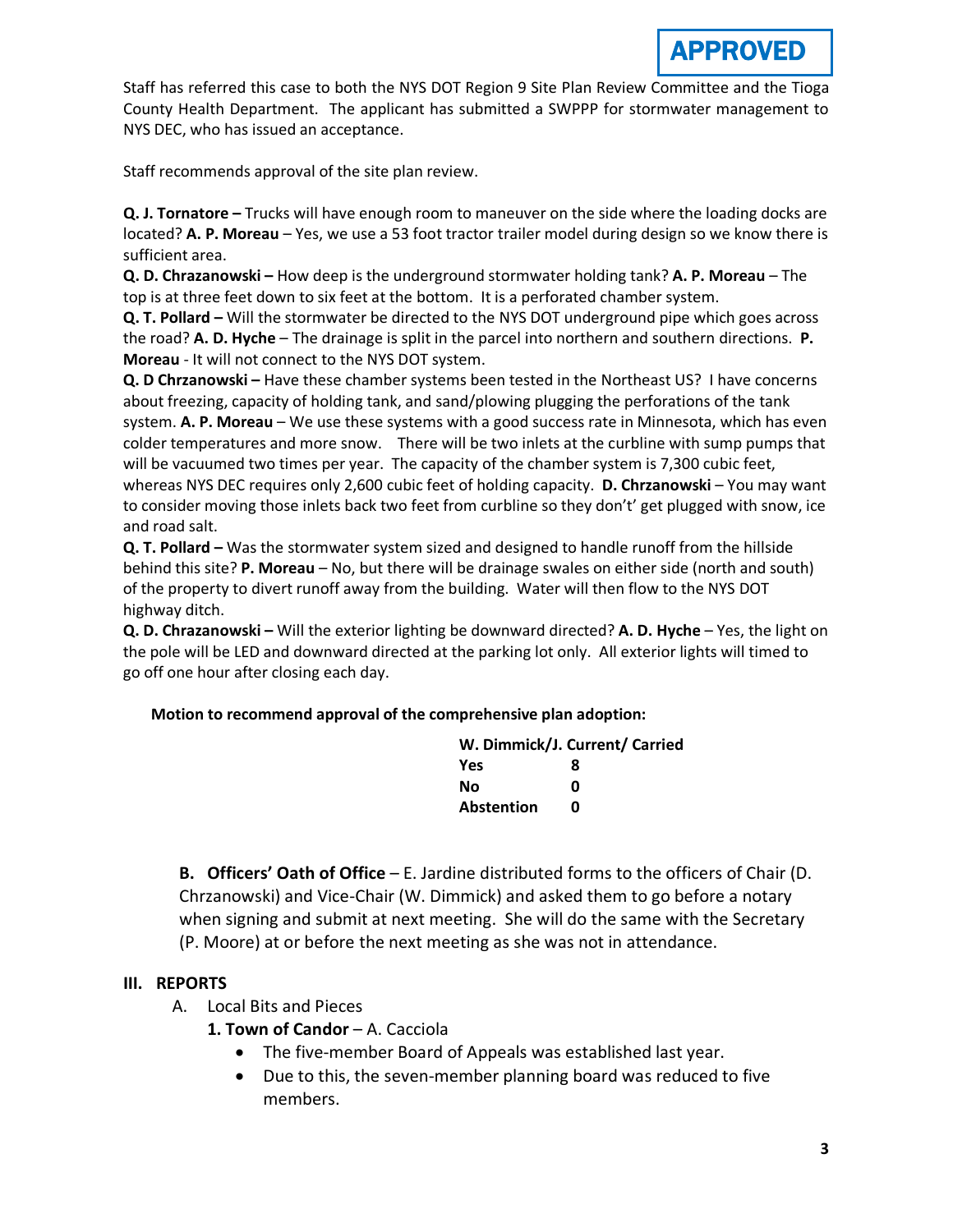

## **2. Town of Nichols** – P. Moore

• Not in attendance

## **3. Town of Berkshire** – T. Pollard

• Busy with the Dollar General Site Plan Review. The Town Board will now hold a public hearing.

## **4. Town of Tioga –** D. Chrzanowski

• No report

## **5. Village of Waverly** – W. Dimmick III

• No report

## **6. Village of Owego** – G. Eckley

• Not in attendance.

## **7. Town of Newark Valley** – S. Titus

• Not in attendance.

## **8. Village of Newark Valley –** J. Tornatore

- Ladder Factory demolition should commence next week and be completed by April 1st. The cost was by a bid that came in just under \$500,000 which is the amount of the NYS Restore NY grant.
- LED lighting will be installed in summer 2018. A. Cacciola commented that the International Dark Skies recommends using LED lights that are orangeish or greenish in hue, not the bright blue.

## **9. Town of Owego** – J. Current

• No report.

## **10. Town of Barton** – G. Updyke

- No report.
- **11. Town of Richford** vacant

## **12. Spencer** – vacant

B. Staff Report: E. Jardine stated that she will email TCPB members mileage sheets for 2018.

## **IX. OLD BUSINESS**

- A. Village of Owego PNO District Zoning Amendment re-submittal for revisions.
	- E. Jardine informed TCPB members of updated revisions to this draft local law that will make the pocket neighborhood less dense by increasing the minimum amount of open space to 70% and capping the lot density at 18 lots/residences per acre. The TCPB voted by consensus to send this back to